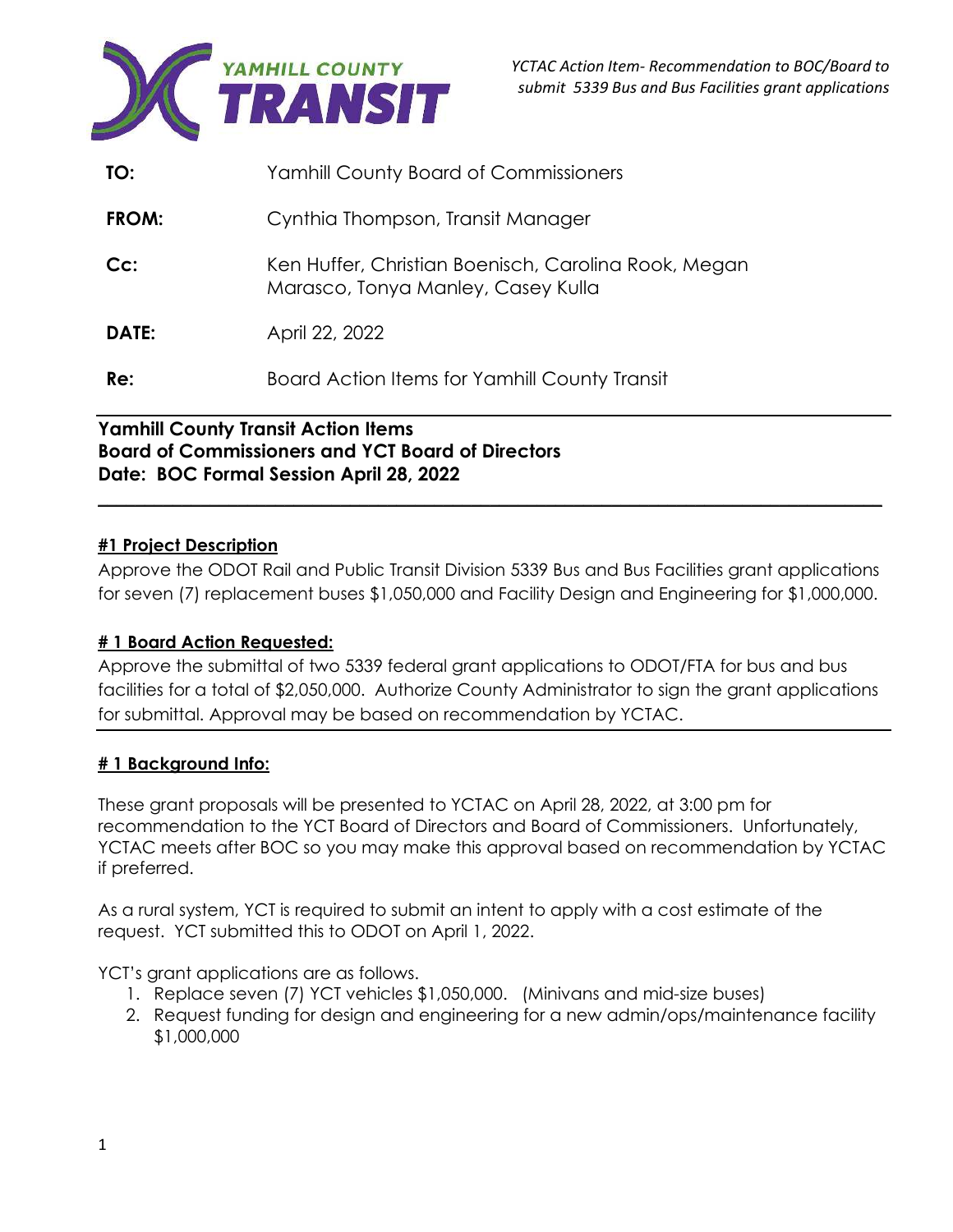

The supply chain issue is creating uncertainty in the bus manufacturing industry. The research regarding cost estimates for buses is alarming. YCT is proposing using more minivans for ADA paratransit and Dial a Ride so this application will be for 4 mini-vans and 3 mid-size low floor buses. This could change by the time this grant is approved and a grant agreement is in place. There is a strong push for agencies to purchase zero emission vehicles which is in line with YCT Transit Development Plan goals. Yet, there is a new requirement that a zero-emission plan be in place. YCT has a Fleet Transition plan in the works, but it is not complete so therefore YCT can not apply for the Lo-No funding in this round.

It may seem pre-mature to seek funding for a facility, yet I am recommending we get this project in the queue while the funding opportunities are available. It will be a large expensive project and by the time this grant is approved, and an agreement is in place I think we will have the information necessary to obligate the funds. If not, we can decline the grant and wait for a future opportunity. It is important for ODOT and FTA to be aware of the need for a facility for YCT.

The local match required for buses is \$15% The local match required for facilities is 10%

The match funds will be paid for using STIF and YCT's portion of County general fund

Below is a copy of the Notice of Funding Opportunity for more detailed information about the funding program, requirements, timeline, match etc.

# **Notice of FTA National Competitive Funding Opportunity**

The Federal Transit Administration (FTA) issued a FY22 Notice of Funding Opportunity on Friday (03/04) for both the national competitive Low and No-Emission Vehicle program FTA Section 5339 (c) and the national competitive Bus and Bus Facilities opportunity FTA Section 5339 (b).

Agencies that are designated direct FTA recipients can apply to the FTA on their own behalf. ODOT will apply on behalf of eligible rural transit agencies.

These programs support FTA's priorities and objectives through investments that (1) renew our transit systems; (2) reduce greenhouse gas emissions from public transportation, (3) advance racial equity, (4) maintain and create good-paying jobs with a free and fair choice to join a union, and (5) connect communities. These programs also support the President's Building a Better America initiative to mobilize American ingenuity to build a modern infrastructure and an equitable, clean energy future. In addition, this NOFO will advance the goals of the President's January 20, 2021, Executive Order 14008, Tackling the Climate Crisis at Home and Abroad and Executive Order 13985, Advancing Racial Equity and Support for Underserved Communities Through the Federal Government.

Eligible recipients: 5339(b) - designated recipients that allocate funds to fixed route bus operators, States or local governmental entities that operate fixed route bus service, and Indian tribes. Eligible subrecipients include all otherwise eligible applicants and private nonprofit organizations engaged in public transportation.